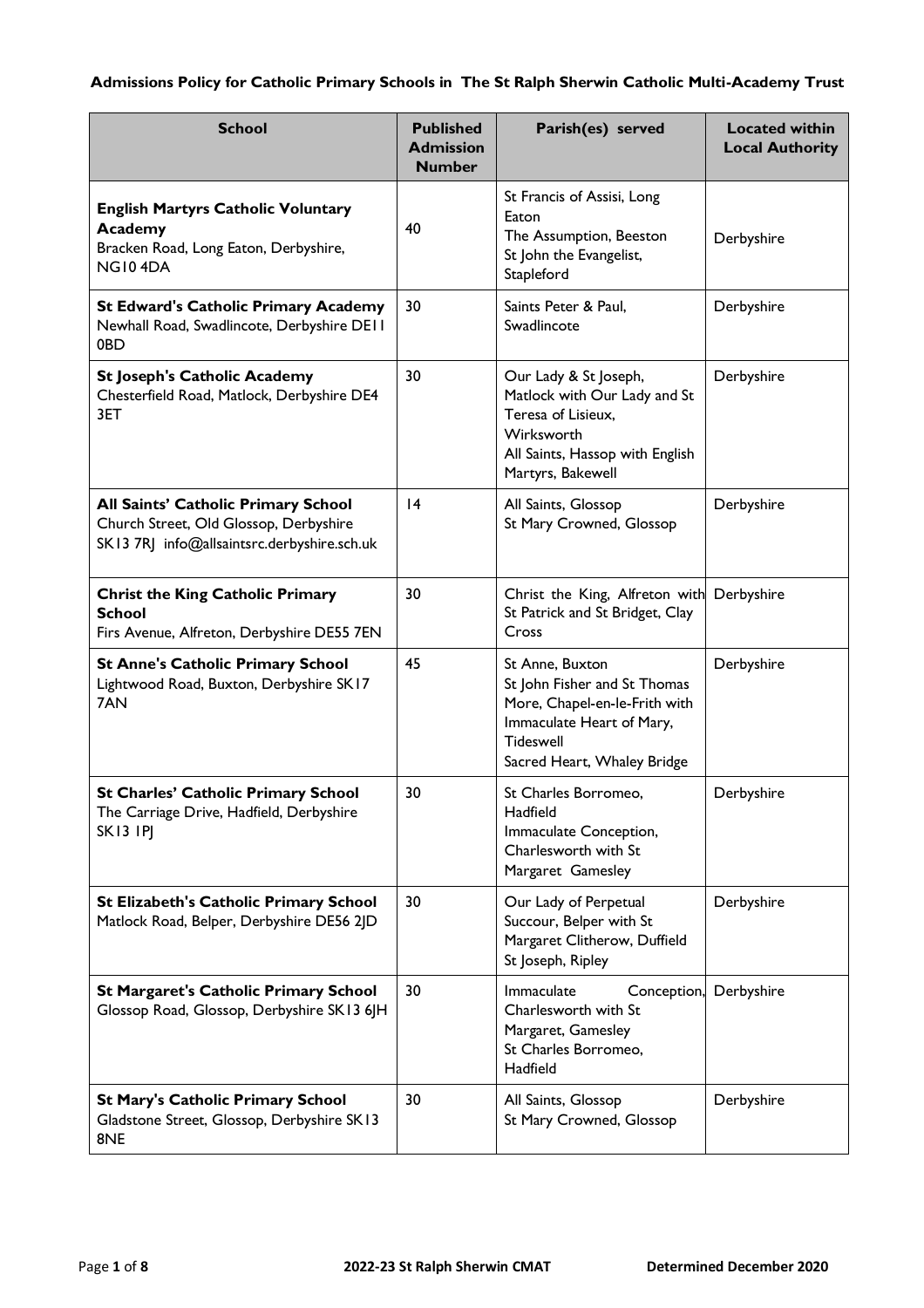| <b>St Mary's Catholic Primary School</b><br>Longlands Road, New Mills, HIGH PEAK,<br>Derbyshire SK22 3BL | 17 | St Mary, Marple Bridge and<br>Annunciation, New Mills                                                                             | Derbyshire      |
|----------------------------------------------------------------------------------------------------------|----|-----------------------------------------------------------------------------------------------------------------------------------|-----------------|
| <b>St Thomas' Catholic Primary School</b><br>Church View, Allendale, Ilkeston,<br>Derbyshire DE7 4LF     | 35 | Our Lady & St Thomas of<br>Hereford, Ilkeston                                                                                     | Derbyshire      |
| <b>St George's Catholic Voluntary</b><br>Academy,<br>Uplands Avenue, Littleover,<br>Derby DE23 IGG       | 49 | St George and All Soldier<br>Saints, Old Normanton with<br>Holy Spirit, Sinfin                                                    | Derby City      |
| St John Fisher Catholic Voluntary<br>Academy,<br>Alvaston Street, Alvaston,<br>Derby DE24 0PA            | 30 | English Martyrs, Alvaston with<br>St Ralph Sherwin, Chellaston                                                                    | Derby City      |
| St Alban's Catholic Primary School,<br>Newstead Avenue, Chaddesden,<br>Derby DE21 6NU                    | 45 | St Alban, Chaddesden St<br>Hugh's, Borrowash                                                                                      | Derby City      |
| St Joseph's Catholic Primary School,<br>Mill Hill Lane,<br>Derby DE23 6SB                                | 50 | St Joseph, Derby,<br>Our Lady of Lourdes,<br>Mickleover                                                                           | Derby City      |
| St Mary's Catholic Primary School and<br>Nursery, Broadway,<br>Derby DE22 IAU                            | 51 | St Mary, Derby,<br>Holy Family, Allestree,<br>All Saints, Ashbourne,<br>Christ the King, Mackworth                                | Derby City      |
| St Mary's Catholic Primary School,<br>Lowry Drive, Marple Bridge, Stockport SK6<br>5BR                   | 30 | St Mary, Marple Bridge and<br>Annunciation, New Mills<br>(Nottingham Diocese) and<br>Holy Spirit, Marple<br>(Shrewsbury Diocese). | Stockport       |
| Holy Rosary Catholic Primary School,<br>Alexandra Road, Burton-Upon-Trent,<br>Staffordshire DE15 0JE     | 30 | Our Lady of the Most Holy<br>Rosary, Stapenhill with Saint<br>Joseph the Worker, Winshill.                                        | Staffordshire   |
| The Priory Catholic Voluntary<br>Academy, Raglan Street, Eastwood,<br>Nottingham<br><b>NG163GT</b>       | 30 | Our Lady of Good Counsel,<br>Eastwood                                                                                             | Nottinghamshire |

This policy will apply for admission into Reception Class for the academic year 2022-23.

The Catholic schools listed above are under the Trusteeship of the Diocese of Nottingham and belong to the Nottingham Diocesan family of schools. They are founded by and are part of the Catholic Church and seek at all times to be a witness to Jesus Christ. Religious education and worship are in accordance with the teachings and doctrines of the Catholic Church. This does not affect the right of parents or carers who are not of the faith of these schools to apply for and to be considered for places, applications are welcome from all parents and carers, regardless of faith or background, who would like their children to be educated in a Christian environment. However, we ask all parents or carers applying for a place to respect this ethos and its importance to the school community.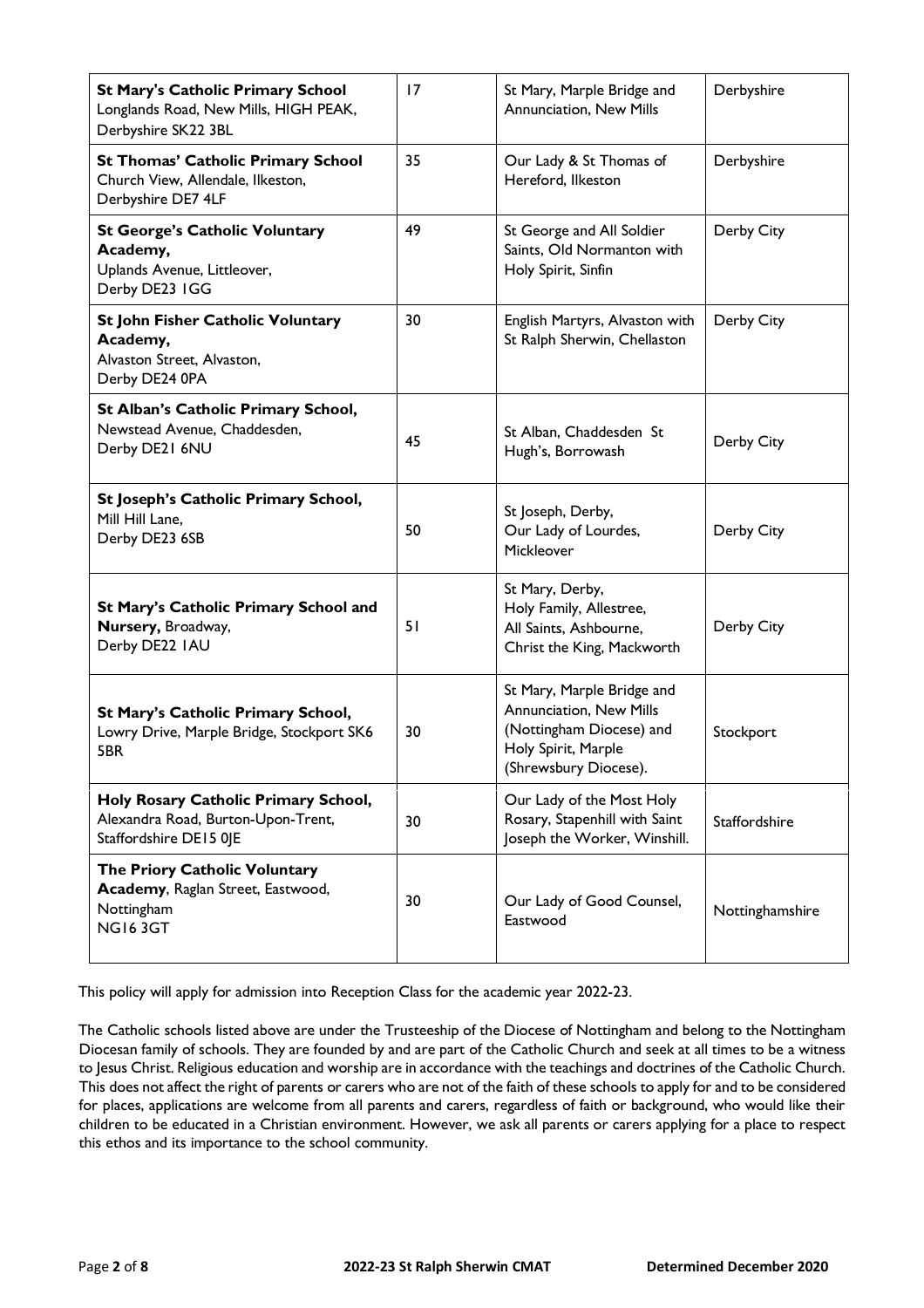The St Ralph Sherwin Catholic Multi-Academy Trust is the admission authority for all the schools within the Trust and is responsible for determining the admissions policy. On behalf of the Trust the admissions process is coordinated by the relevant Local Authority.

All decisions relating to admission applications will be taken by the local governing body of the school applied for.

**Dependent on place of residence parents/carers should consult their relevant home Local Authority website for full details of the admissions process, including information on the admissions cycle. Details are below: Nottinghamshir[e: www.nottinghamshire.gov.uk D](http://www.nottinghamshire.gov.uk/)erbyshir[e: www.derbyshire.gov.uk D](http://www.derbyshire.gov.uk/)erby Cit[y: www.derby.gov.uk](http://www.derby.gov.uk/) Stockpor[t: www.stockport.gov.uk S](http://www.stockport.gov.uk/)taffordshir[e: www.staffordshire.gov.uk](http://www.staffordshire.gov.uk/)** 

**Contact details for the Local Authorities are: Nottinghamshire: 0300 500 8080 Derbyshire: 01629 5537479 Derby City: admissions@derby.gov.uk Stockport: 0161 2176022 Staffordshire: 0300 1118007** 

# **Application Procedure and Timetable**

Applications must be made on the Common Application Form provided by your **home** Local Authority. Applications must be made to your **home** Local Authority by the national closing date of 15<sup>th</sup> January.

In addition **all applicants wishing to apply for a place under a faith criterion** (oversubscription criteria 1-7) should complete the Supplementary Information Form. This form can be downloaded from the Local Authority website within which the school is located and is also available from the schools. The completed form, together with any required evidence, (see notes 3-8), should be returned to each Catholic school for which a preference has been specified, also, by the national closing date of 15th January.

**For ranking within one of the faith criteria. If you do not provide the additional required evidence and return it by the closing date your child will be ranked in a lower admissions category and this may affect your child's chances of being offered a place.** 

## **All Applications - How places are allocated**

The Local Authority forward details of all applicants to the relevant school local governing body. Using the information on both the Common Application Form and the Supplementary Form, each school local governing body draws up a ranked list using the oversubscription criteria listed below. The Local Authority then allocates places on behalf of the school up to the admissions number. When a place can be offered at more than one of the schools listed on your application, the Local Authority will offer a place at the highest preferred school where a place is available.

## **Admission of Children below Compulsory School Age, Deferred Entry and Summer Born Children**

If your child is offered a full-time place before s/he reaches compulsory school age, you have the option of deferring the child's entry up until the term in which the child reaches compulsory school age. A child reaches compulsory school age on the prescribed day following his/her fifth birthday (or on his/her fifth birthday if it falls on a prescribed day). The prescribed days are 31st December, 31st March and 31st August. The place will be held and will not be offered to another child provided the place is taken up within the same academic year.

Parents can request that their child attends school part-time until the child reaches compulsory school age.

Parents who wish to request to defer a place to later in the school year or to attend school part-time are advised they should agree this with the school prior to the start of the autumn term.

Parents of summer born children, i.e. a child born between  $1$ <sup>st</sup> April and  $31$ <sup>st</sup> August, may choose not to send their child to school until the September following their fifth birthday and may request that they are admitted outside of their normal age group to Reception Year rather than Year 1. However, parents need to be aware that **if** the request is approved *(see below on decisions on applications for 'admission outside of normal age group*) they will need to apply again in the next admissions round for a place in that Reception Year and should be aware that a place is not guaranteed as the application will be considered alongside all other applications in that year and the Oversubscription Criteria will still apply.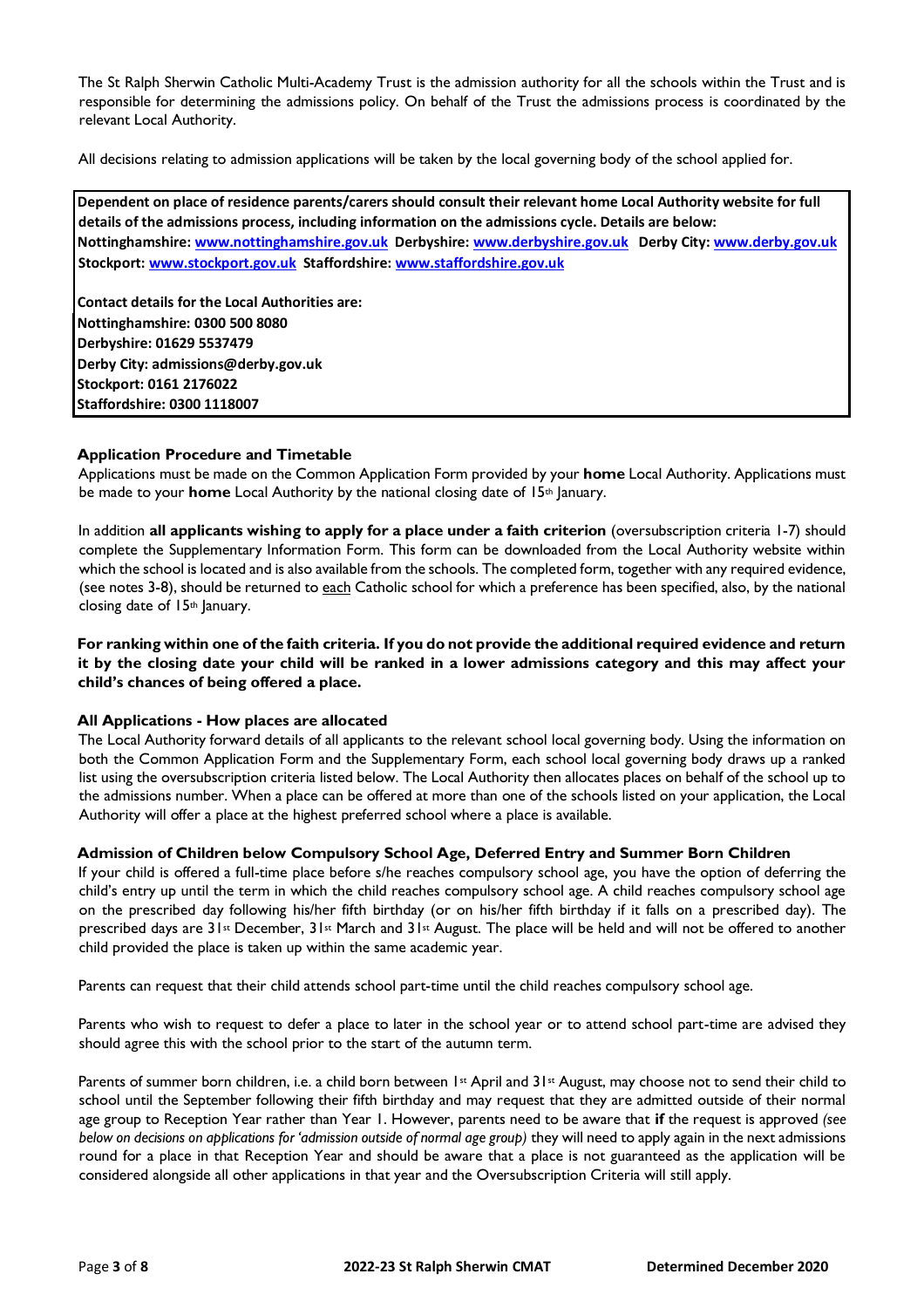# **Admission of children outside their normal age group**

Parents may seek a place for their child outside of the normal age group for example if the child is exceptionally gifted and talented or has experienced problems such as ill health. It is anticipated that children will be educated out of their normal age group in only a small number of very exceptional circumstances.

Should you wish to seek a place for your child outside of their normal age group you should still make an application for a school place for your child's normal age group **and** you should also submit a request for admission out of the normal age group at the same time, following the procedure set out by your **home** local authority.

In addition to taking into account the views of the head teacher, including the head teacher's statutory responsibility for the internal organisation, management and control of the school, the school local governing body will take into account the views of the parents and of appropriate medical and education professionals. A decision will then be made on which age group the child should be admitted taking into account the circumstances of each case and the best interests of the child.

Once that decision has been made the oversubscription criteria will be applied to determine if a place can be offered at the school.

Your statutory right to appeal against the refusal of a place at a school for which you have applied is unaffected. However, the right to appeal does not apply if you are offered a place at the school but it is not in your preferred age group.

The school is not required to honour a decision made by another admission authority on admission out of the normal age group.

# **Late Applications**

Late applications will be administered in accordance with your Local Authority Primary Coordinated Admissions Scheme. You are encouraged to ensure that your application is received on time.

# **Applications during the school year (In-Year Applications)**

Details of the application process are available from the school and from the Local Authority (see details below) within which the school is located. Once an application has been made, it will be passed to the school local governing body for consideration.

Staffordshire County Council does not administer in-year applications therefore in-year applications for Holy Rosary Catholic Primary School, Burton-Upon-Trent should be made directly to the school.

| Dependent on the location of the school for details of the application process for In-Year Applications parents/carers |  |  |  |  |  |
|------------------------------------------------------------------------------------------------------------------------|--|--|--|--|--|
| should consult the relevant Local Authority website:                                                                   |  |  |  |  |  |
| Nottinghamshire: www.nottinghamshire.gov.uk Derbyshire: www.derbyshire.gov.uk Derby City:                              |  |  |  |  |  |
| www.derby.gov.uk Stockport: www.stockport.gov.uk                                                                       |  |  |  |  |  |
| Contact details for the Local Authorities are:                                                                         |  |  |  |  |  |
| Nottinghamshire: 0300 500 8080                                                                                         |  |  |  |  |  |
| Derbyshire: 01629 5537479                                                                                              |  |  |  |  |  |
| Derby City: admissions@derby.gov.uk                                                                                    |  |  |  |  |  |
| Stockport: 0161 2176022                                                                                                |  |  |  |  |  |
|                                                                                                                        |  |  |  |  |  |

Offers of places may be withdrawn if they are offered in error, a parent has not responded to the offer letter within the time frame set by the relevant LA or it is established that an offer was obtained through a fraudulent or intentionally misleading application.

In cases involving school transfers that do not require a house move or where there is no need for an immediate move, arrangements may be made for the child to start school at the beginning of the following term to minimise disruption to their own and other children's education.

If your application is refused you have a statutory right to appeal (see 'Appeals' below). Your appeal should be lodged within twenty school days after the date of the decision letter.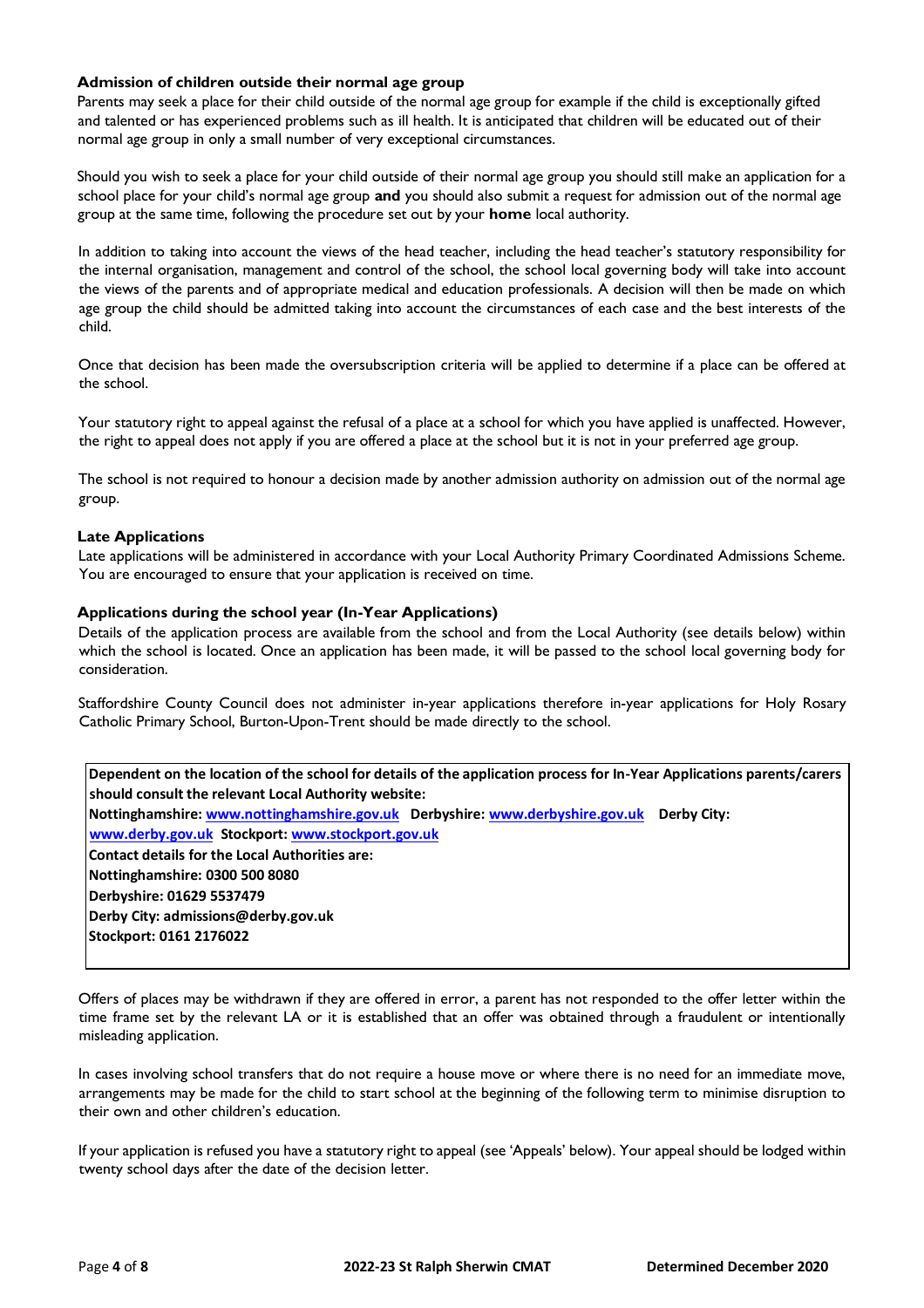# **Waiting Lists**

Parents whose children have not been offered a place at a school in the normal admissions round will be added to the school's Waiting List unless they have been offered a place at a higher preference school. The Waiting List will normally remain open until the end of the Autumn Term in the application year. However, schools may maintain the Waiting List until the end of the academic year. Parents should contact the relevant school to request further details.

Waiting Lists are maintained in the same order as the oversubscription criteria listed below and not in the order in which applications are received or added to the Waiting List. This means that your child's position on the Waiting List may change during the year.

Any late applications will be added to the Waiting List in accordance with the oversubscription criteria.

Inclusion on a school's Waiting List does not mean that a place will eventually become available.

Parents must make a further application for a school place in respect of a later academic year and if a place is not available the child's name can be added to the Waiting List for that academic year.

# **Appeals**

If a child is not offered a place, parents/carers have a statutory right to appeal. This should be done by writing to the school setting out your grounds for appeal no later than twenty school days after the decision letter has been received. The appeal will be arranged on behalf of the school local governing body by the Catholic Schools Appeals Service and be heard by an independent panel. For St Mary's, Marple Bridge appeals are arranged by Stockport Local Authority Democratic Services Department and should be submitted via the LA's online form [at www.stockport.gov.uk](http://www.stockport.gov.uk/) [.](http://www.stockport.gov.uk/) All panel decisions will be binding on the school.

# **Fair Access Protocols**

Local Authorities are required to have Fair Access Protocols in order to make sure that unplaced children, especially the most vulnerable, are offered a place at a suitable school as quickly as possible. This includes admitting children above the published admissions number to schools that are already full. Students allocated as place under Fair Access Protocols will take precedence over those on a Waiting List. The schools listed in this policy participate in the Fair Access Protocols operated by the Local Authority within which they are located.

## **Infant Class Size Regulations**

Infant classes may not, by law, contain more than 30 pupils with a single qualified teacher. Parents/carers should be aware that when the Governing Body is considering applications for places, they must keep to the 30 limit. However, in accordance with the School Admissions Code 2014 (2.15) additional children may be admitted under limited exceptional circumstances. These children will remain as 'excepted pupils' for the time they are in an infant class or until the class numbers fall back to the current infant class size limit. Parents/Carers do have a right of appeal in accordance with the Infant Class Size Regulations if the school is oversubscribed and their child is refused a place.

## **Applications for twins / multiple birth children**

Where the final place available is offered to a child from a twin or multiple birth the school local governing body will normally offer places to both twins, triplets etc even if this means exceeding the published admission number as long as the governing body decides that the education of pupils in that year group would not be detrimentally affected.

## **Attendance at Nursery**

Attendance at the school's nursery or a pre-school setting on the site of the school does not guarantee that a place will be offered at the school and does not give any priority within the oversubscription criteria. In addition, for children attending the school's nursery, application to the reception class of the school must be made in the normal way, to the local authority and using the Common Application Form.

# **Children of UK service personnel (UK Armed Forces) and returning crown servants**

For families of UK service personnel with a confirmed posting to the area, or crown servants returning to live in the area from overseas, the Governors will:

- Process an application in advance of the family arriving in the area provided it is accompanied by an official letter that declares a relocation date and a Unit postal address or quartering area address to use when considering the application against the school's oversubscription criteria.
- Accept a Unit postal address or quartering area address for admissions purposes for a service child.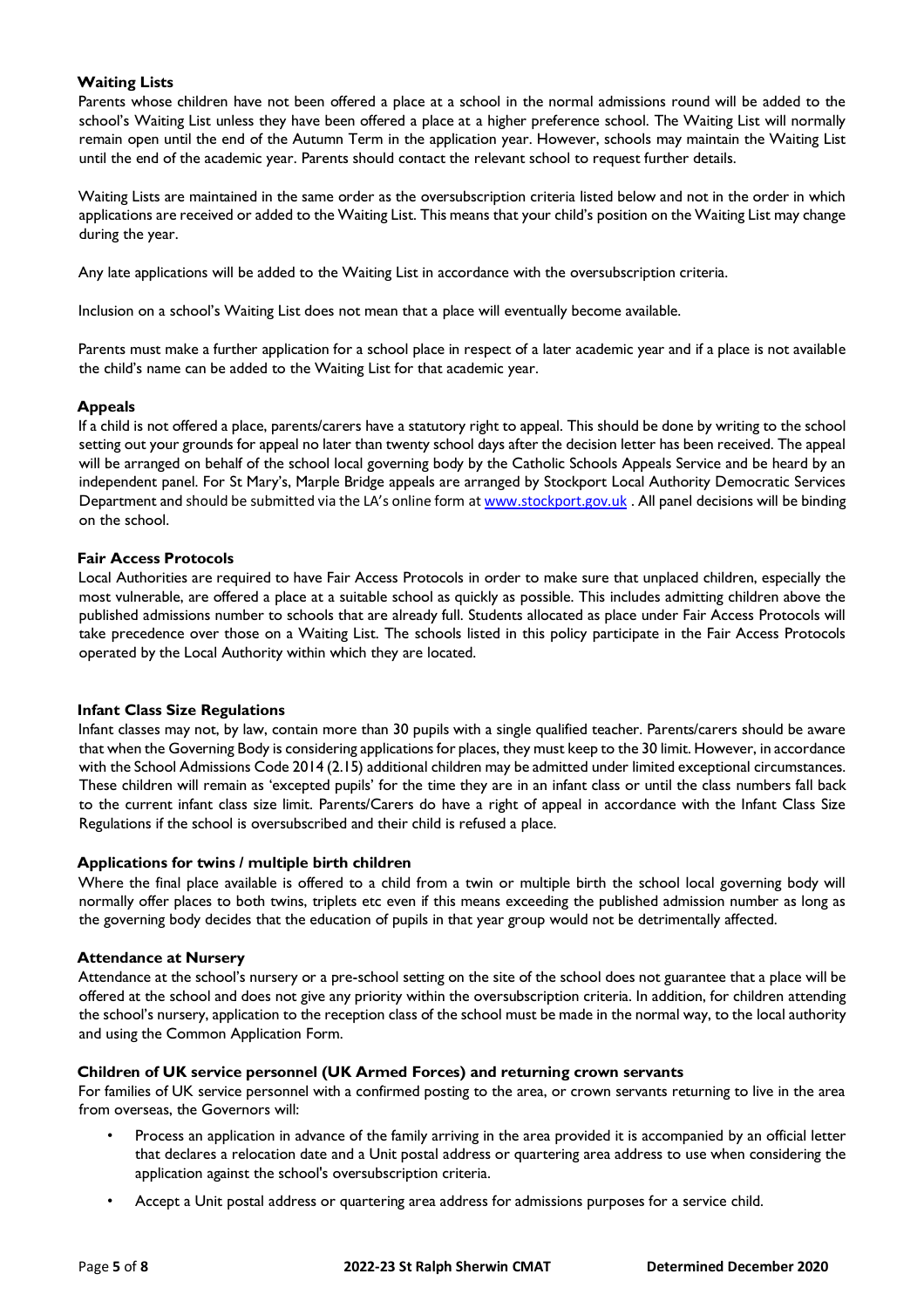The Governors will not refuse a service child a place because the family does not currently live in the area.

## **Fraudulent Information**

The school local governing body reserves the right to withdraw the offer of a place or, if a child is already attending the school, the place itself, where it is satisfied that the offer or place was obtained on the basis of fraudulent or intentionally misleading information.

### **Oversubscription Criteria**

Where a school has more applications than places available the school local governing body will draw up a ranked list based on the criteria listed below and will allocate places accordingly.

In accordance with legislation Pupils with an Educational Health and Care Plan (EHCP) (a plan made by the Local Authority under Section 37 of the Children and Families Act 2014 which specifies the special educational provision required for a child) which names the school will be allocated a place first. This will reduce the number of places available.

- 1. Catholic looked after or previously looked after children including those children who appear to have been in state care outside of England and ceased to be in state care as a result of being adopted (*See Notes 1 and 2*).
- 2. Catholic (*see Note 2)* children living in the parish(es) served by the school
- 3. Catholic (*see Note 2*) children living outside the parish(es) served by the school
- 4. Other looked after or previously looked after children including those children who appear to have been in state care outside of England and ceased to be in state care as a result of being adopted (*see Note 1*).
- 5. Catechumens, Candidates and members of Eastern Christian Churches (*see Notes 3, 4 and 5*)
- 6. Children of other Christian denominations whose membership is evidenced by a minister of religion (see note 6)
- 7. Children of other faiths whose membership is evidenced by a religious leader (see note 7)
- 8. Any other children not within categories 1-7.

**First priority** within the individual criteria will be given to applications for children who will have siblings (see Note 8) attending the school in years R - 6 at the proposed time of admission.

#### **Distance measurement**

Within each criterion applications will be ranked on distance with priority (after sibling priority) given to children who live nearest to the school using the same method of measurement as used by the Local Authority within which the academy is located (see below).

#### *Distance measurement – Nottinghamshire*

Distance will be measured in a straight line from the main administrative point at the school campus to an address point (using eastings and northings defined by Ordnance Survey) to the child's home using Nottinghamshire Local Authority's computerised distance measuring software.

#### *Distance measurement – Derbyshire*

Distance will be measured using a Geographic Information System (GIS) to measure the straight-line distance. It is measured by a standard straight-line distance calculated to within two metres. This measurement is taken from the postal address file, normally the house front door. For schools the grid reference is taken from the postal address file and will normally be the centre of the school for primary phase schools or the nearest gate or entrance for secondary phase schools.

#### *Distance measurement – Derby City*

Distance is measured from home to school by straight line using national Ordnance Survey Set Points.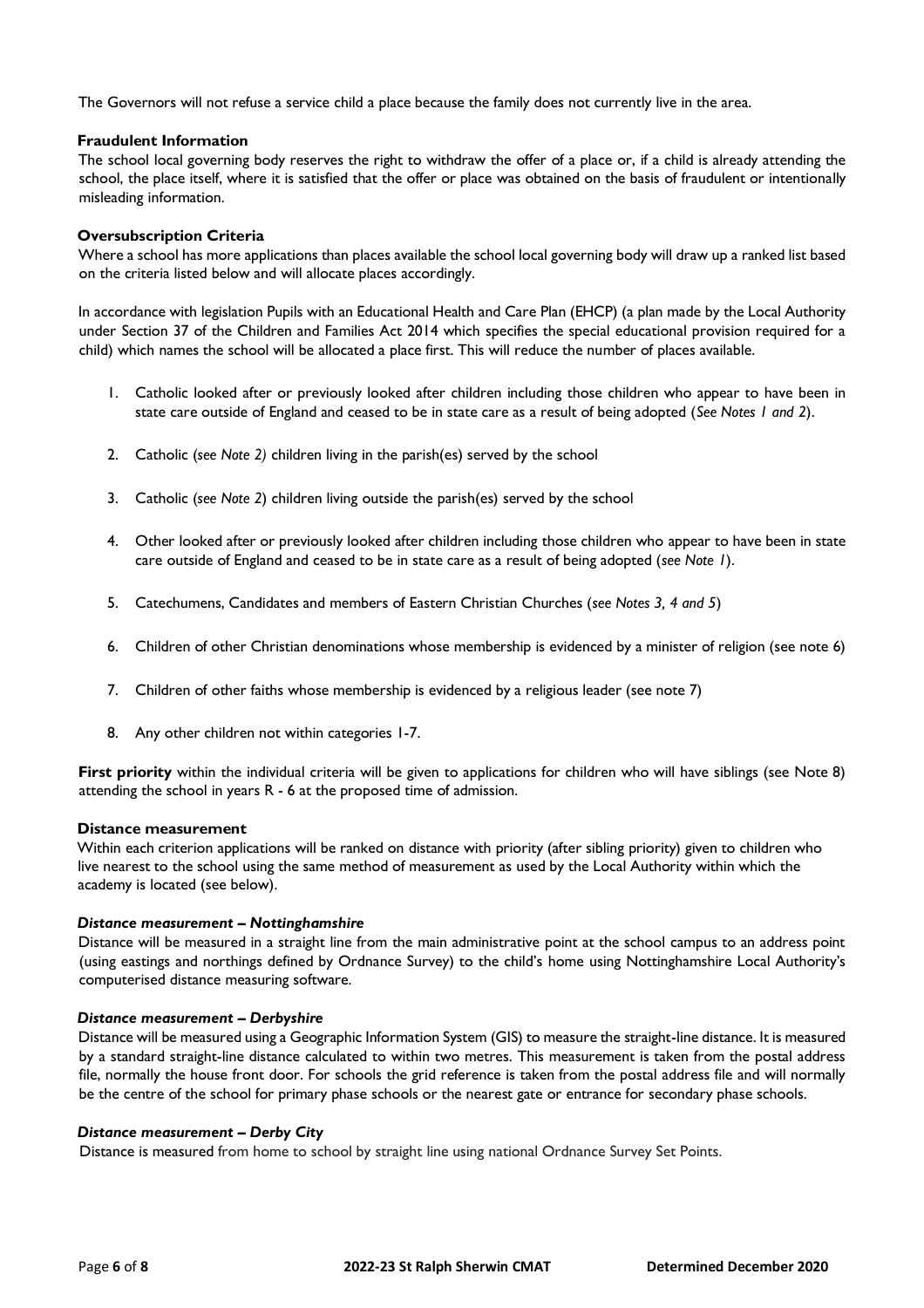## *Distance measurement – Stockport*

Distance is measured in a straight line between home and the school starting with those who live nearest to the school using Stockport Council's GIS mapping system.

## *Distance measurement – Staffordshire*

The local authority uses a geographical information system (GIS) to calculate home to school distances in miles. The measurement is calculated using Ordnance Survey (OS) data from an applicant's home address to the main front gate of the school. The coordinates of an applicant's home address are determined and provided by the Local Land and Property Gazetteer (LLPG) and OS address point data.

## **Tie-breaker**

In a very few cases, it may not be possible to decide between the applications of those pupils who are the final qualifiers for a place (e.g. children who live at the same address or have the same distance measurement). In this exceptional situation, if there is no other way of separating the applications then the local school governing body will admit the additional child above the published admission number. If however, and subject to the limited exceptional circumstances set out in the School Admissions Code 2014 (2.15) where additional children may be admitted, admission would result in the legal limit of 30 children being exceeded, then the place will be allocated by the drawing of lots supervised by someone independent of the school.

# **Notes (these form part of the oversubscription criteria)**

**1.** A looked after child is a child who is (a) in the care of a local authority, or (b) being provided with accommodation by a local authority in the exercise of their social services functions in accordance with section 22(1) of the Children Act 1989 at the time of making an application to a school. A child is regarded as having been in stare care outside of England if they were in the care of or were accommodated by a public authority, a religious organisation, or any other provider of care whose sole or main purpose is to benefit society.

Previously looked after children are children who were looked after, but ceased to be so because they were adopted (or became subject to a child-arrangements order or special guardianship order). This includes children who were adopted under the Adoption Act 1976 and children who were adopted under section 46 of the Adoption and Children Act 2002.

Child arrangements orders are defined in *section 8 of the Children Act 1989*, as amended by *section 12 of the Children and Families Act 2014*. Child arrangements orders replace residence orders and any residence order in force prior to 22 April 2014 is deemed to be a child arrangements order. *Section 14A of the Children Act 1989* defines a 'special guardianship order' as an order appointing one or more individuals to be a child's special guardian (or special guardians).

**2.** 'Catholic' means a member of a Church in full communion with the See of Rome. This includes the Eastern Catholic Churches. This will be evidenced by a certificate of baptism in a Catholic Church or a certificate of reception into full communion with the Catholic Church signed by a Catholic Priest and stamped with the parish stamp. For the purposes of this policy, it includes a looked after child who is part of a Catholic family where a letter from a priest demonstrates that the child would have been baptised or received if it were not for their status as a looked after child (i.e. a looked after child in the process of adoption by a Catholic family).

For a child to be ranked as Catholic within the oversubscription criteria, evidence of Catholic baptism or reception into the Church will be required. Those who have difficulty obtaining written evidence of baptism should contact their Parish Priest.

- **3.** 'Catechumen' means a member of the catechumenate of a Catholic Church. This will be evidenced by a certificate of reception into the order of catechumens or a letter of verification signed by the parish priest and stamped with the parish stamp.
- **4.** 'Candidate' means a candidate for reception into the Catholic Church. This will be evidenced by a letter of verification signed by the parish priest and stamped with the parish stamp.
- **5.** 'Eastern Christian Church' includes Orthodox Churches, and is evidenced by a certificate of baptism or reception from the authorities of that Church.